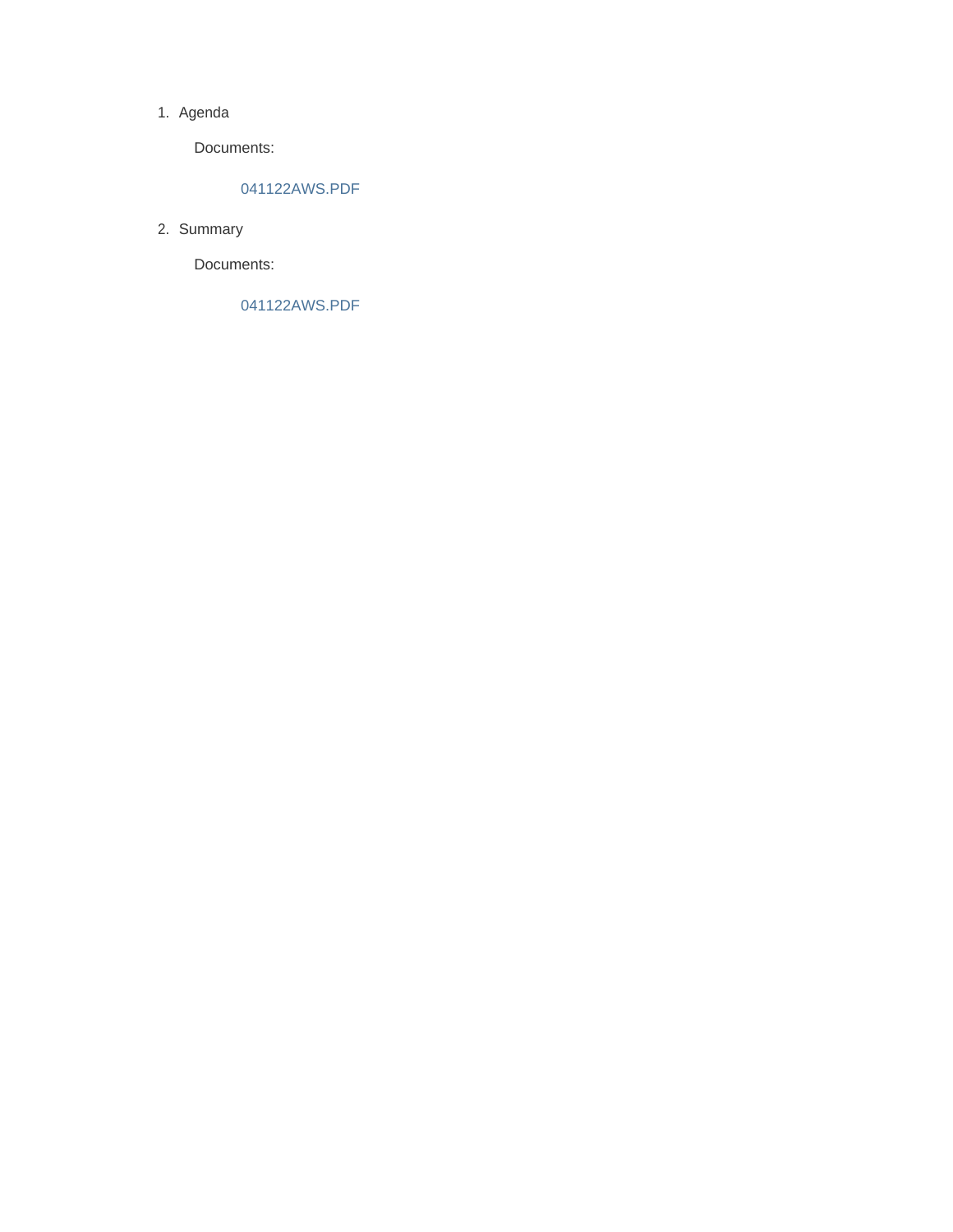

## **City of Marietta**

205 Lawrence Street Post Office Box 609 Marietta, Georgia 30061

# **Meeting Agenda**

## **CITY COUNCIL AGENDA WORK SESSION**

*R. Steve Tumlin, Mayor Cheryl Richardson, Ward 1 Grif Chalfant, Ward 2 Johnny Walker, Ward 3 Andy Morris, Ward 4 M. Carlyle Kent, Ward 5 Andre L. Sims, Ward 6 Joseph R. Goldstein, Ward 7*

| Monday, April 11, 2022 | 5:15 PM | <b>Council Chamber</b> |
|------------------------|---------|------------------------|
|                        |         |                        |

## **CALL TO ORDER:**

### **MINUTES:**

| 20220325         | <b>Agenda Work Session - March 7, 2022</b>                                                                                     |
|------------------|--------------------------------------------------------------------------------------------------------------------------------|
|                  | Review and approval of the March 7, 2022 Agenda Work Session minutes.                                                          |
| <b>BUSINESS:</b> |                                                                                                                                |
| 20220371         | <b>BLW Report</b>                                                                                                              |
|                  | Council Member Andy Morris gives the Board of Lights and Water (BLW) report for the<br>meeting held on Monday, April 11, 2022. |
| 20220317         | <b>Pay Study Report Presentation</b>                                                                                           |
|                  | Presentation of the Pay Study results by Evergreen Solutions.                                                                  |
| 20220320         | <b>State Road Repaving</b>                                                                                                     |
|                  | Motion to draft a letter to the Georgia Department of Transportation regarding the repaving<br>of State Roads in Marietta.     |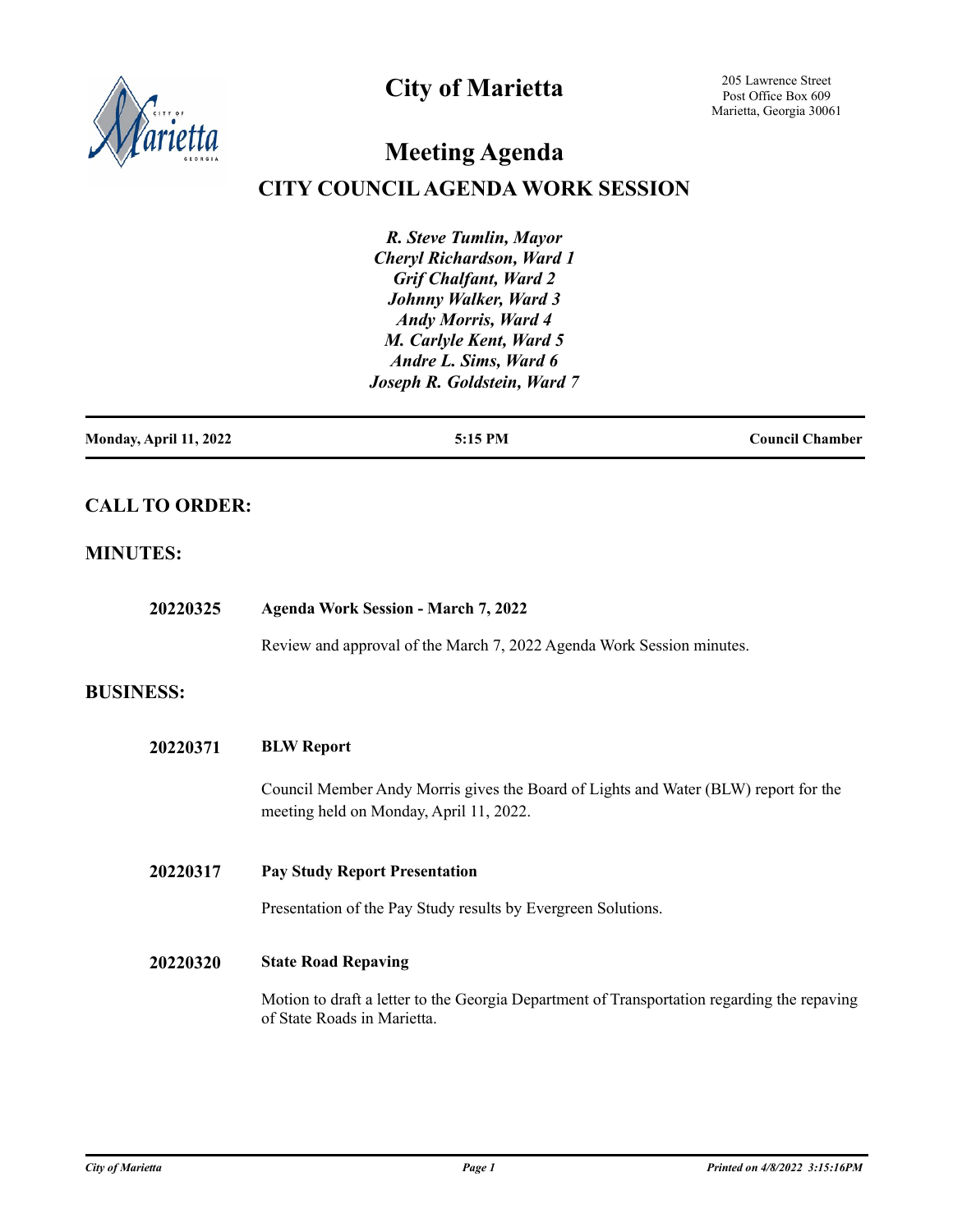| 20220087 | <b>Sanitary Conditions and Procedures</b>                                                           |
|----------|-----------------------------------------------------------------------------------------------------|
|          | Motion to approve the revised ordinance to Sect. 7-4-2-110 - Sanitary Conditions and<br>Procedures. |
|          | <b>Second Reading</b>                                                                               |
| 20220058 | <b>Code Enforcement Noise Ordinance</b>                                                             |
|          | Discussion of the Code Enforcement Noise Ordinance.                                                 |
| 20220321 | <b>Attached Townhome Moratorium</b>                                                                 |
|          | Motion to approve a moratorium on attached townhome developments within the city.                   |
| 20220322 | <b>Youth Council</b>                                                                                |
|          | Motion for a discussion on moving forward with the idea of a Marietta Youth Council.                |
| 20220385 | <b>Legislative Update</b>                                                                           |
|          | An update of the 2022 Georgia Legislative Session.                                                  |
| 20220372 | <b>Draft City Council Agenda</b>                                                                    |
|          | Review and approval of the Wednesday, April 13, 2022, DRAFT City Council Agenda.                    |
| 20220373 | <b>Executive Session</b>                                                                            |
|          | Executive Session to discuss legal, personnel, and/or real estate matters.                          |

#### **ADJOURNMENT:**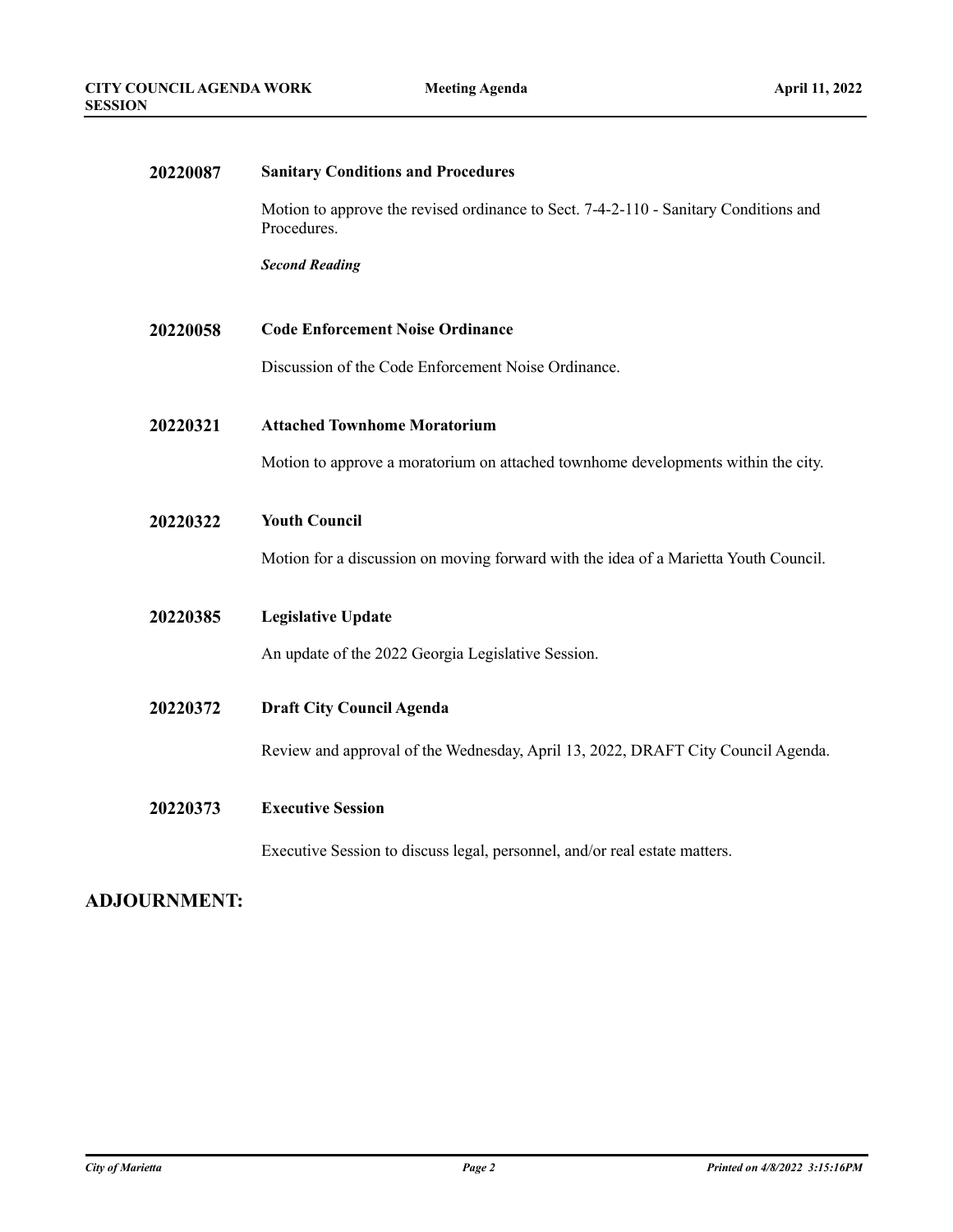



## **Meeting Summary CITY COUNCIL AGENDA WORK SESSION**

*R. Steve Tumlin, Mayor Cheryl Richardson, Ward 1 Grif Chalfant, Ward 2 Johnny Walker, Ward 3 Andy Morris, Ward 4 M. Carlyle Kent, Ward 5 Andre L. Sims, Ward 6 Joseph R. Goldstein, Ward 7*

| Monday, April 11, 2022 | 5:15 PM                                                                                                                                                                              | <b>Council Chamber</b> |
|------------------------|--------------------------------------------------------------------------------------------------------------------------------------------------------------------------------------|------------------------|
| 20220325               | <b>Agenda Work Session - March 7, 2022</b>                                                                                                                                           |                        |
|                        | Review and approval of the March 7, 2022 Agenda Work Session minutes.<br><b>Approved and Finalized</b>                                                                               |                        |
| 20220371               | <b>BLW Report</b>                                                                                                                                                                    |                        |
|                        | Council Member Andy Morris gives the Board of Lights and Water (BLW) report<br>for the meeting held on Monday, April 11, 2022.                                                       |                        |
|                        | <b>Reported</b>                                                                                                                                                                      |                        |
| 20220317               | <b>Pay Study Report Presentation</b>                                                                                                                                                 |                        |
|                        | Presentation of the Pay Study results by Evergreen Solutions.                                                                                                                        |                        |
|                        | Motion to consider the approval of the recommendations from the consultants<br>and staff on the pay study as well as the \$300 proposed by the Mayor for the<br>discussion and vote. |                        |
|                        | <b>Recommended for Council Agenda Non Consent</b>                                                                                                                                    |                        |
| 20220320               | <b>State Road Repaving</b>                                                                                                                                                           |                        |
|                        | Motion to draft a letter to the Georgia Department of Transportation regarding<br>the repaving of State Roads in Marietta.                                                           |                        |
|                        | <b>Recommended for Approval - Consent Agenda</b>                                                                                                                                     |                        |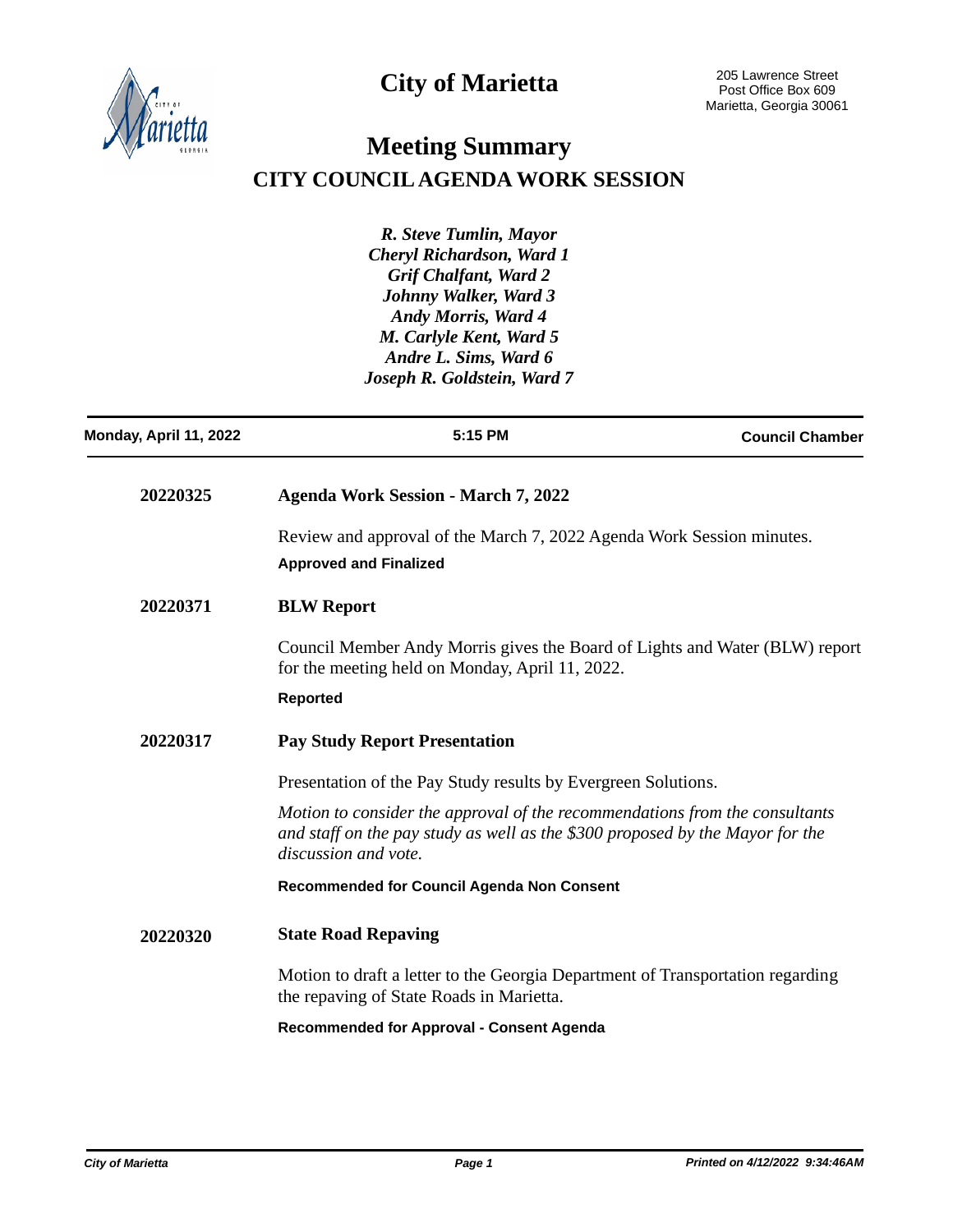| 20220087 | <b>Sanitary Conditions and Procedures</b>                                                                                     |
|----------|-------------------------------------------------------------------------------------------------------------------------------|
|          | Motion to approve the revised ordinance to Sect. 7-4-2-110 - Sanitary Conditions<br>and Procedures.                           |
|          | <b>Second Reading</b>                                                                                                         |
|          | <b>Recommended for Council Agenda Non Consent</b>                                                                             |
| 20220058 | <b>Code Enforcement Noise Ordinance</b>                                                                                       |
|          | Discussion of the Code Enforcement Noise Ordinance.                                                                           |
|          | Referred to the Judicial/Legislative Committee                                                                                |
| 20220321 | <b>Attached Townhome Moratorium</b>                                                                                           |
|          | Motion to approve a moratorium on attached townhome developments within the<br>city.                                          |
|          | Motion to approve a moratorium on attached townhome developments within the<br>city, with a sunset date of December 31, 2022. |
|          | Recommended for Council Agenda Non Consent                                                                                    |
| 20220322 | <b>Youth Council</b>                                                                                                          |
|          | Motion for a discussion on moving forward with the idea of a Marietta Youth<br>Council.                                       |
|          | Recommended for Council Agenda Non Consent                                                                                    |
| 20220385 | <b>Legislative Update</b>                                                                                                     |
|          | An update of the 2022 Georgia Legislative Session.                                                                            |
|          | <b>Reported</b>                                                                                                               |